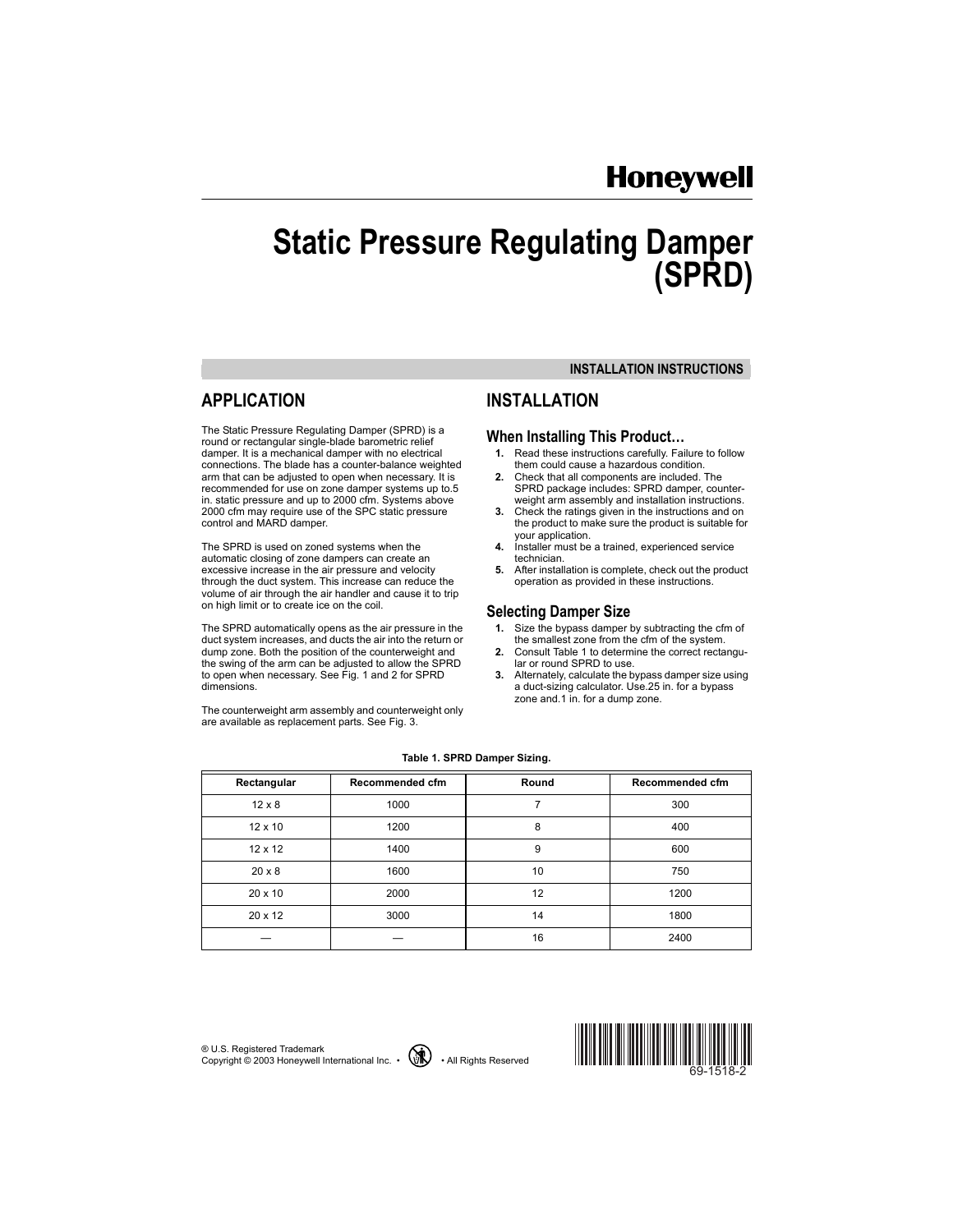

**Fig. 1. Rectangular damper dimensions in in.**



**Fig. 2. Round damper dimensions in in.**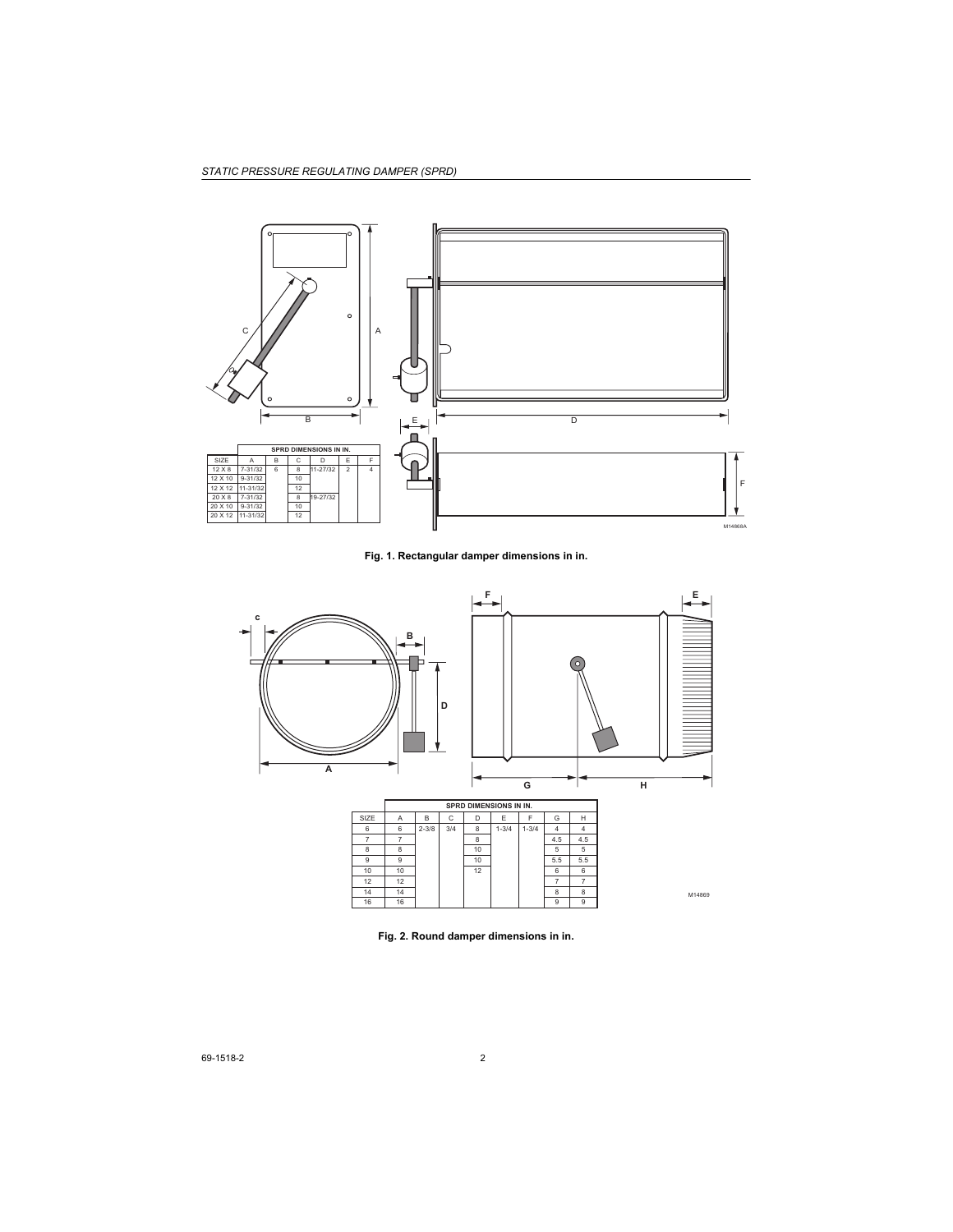#### **Selecting Damper Location**

Install the SPRD in the ductwork or plenum upstream of any zone dampers and downstream of the air handler or furnace. Then run a duct from the SPRD into the return. It is preferable to place it as far as practical from the air handler.

The round SPRD can be mounted in vertical or horizontal ductwork. The rectangular SPRD can be mounted only in horizontal ductwork. Be sure there is adequate room for the weight arm to swing freely.

The equipment should be protected from freeze-up and from tripping the high limit with a C7735 on the TZ-3, TZ-4, EZ-2, EZ-4, EMM-3, and EMM-3U or with a C7835 on network zoning systems.

Alternatively, the SPRD can dump air from the supply to a non-critical temperature area such as a hallway, basement, or false ceiling (in commercial applications). Honeywell does not recommend using dump zones.

#### **Mounting the Damper**

#### **Rectangular SPRD**

- **1.** Cut a 4 in. opening into the side of the air duct. Be sure the opening is cut fully to the top and bottom of the duct. (See Fig. 1 for damper dimensions.)
- **2.** Slide the damper into the opening
- **3.** Secure the mounting plate to the air duct using the six no. 8 18 x 1/2 sheet metal screws (included).

#### **Round SPRD**

- **1.** Install a duct collar into the duct. See Fig. 2 for damper dimensions.
- **2.** Slide the damper onto the duct collar
- **3.** Secure the damper using no. 8 18 x 1/2 sheet metal screws (not included) through the damper and duct collar.

#### **Settings/Adjustment**

After the damper is installed into the duct, assemble the counter-weight subassembly into the damper:

- **1.** Remove the counterweight subassembly from the carton.
- **2.** Loosen the set screw on the extension so the extension can slip over the damper shaft.
- **3.** Place the extension on the desired side of the damper shaft.
- **4.** Adjust the angle of the counterweight to approximately 45 degrees from the vertical down position and tighten the set screw to 40+/- 10 in. lb torque.
- **5.** Adjust the counterweight by loosening the thumb screw on the counterweight, moving the counterweight to the desired position and retightening the thumb screw.
	- a. Move the counterweight toward the end of the arm to increase the damper closing force.
	- b. Move the counterweight toward the damper shaft to decrease the damper closing force.
- **6.** Set the thermostats so only the smallest zone is calling for circulation fan or air conditioning. The SPRD should be partially or fully open. The velocity from the registers should be acceptable. Adjust the SPRD, if necessary.
- **7.** Set all thermostats to call for circulation fan or air conditioning. The SPRD should now be closed.